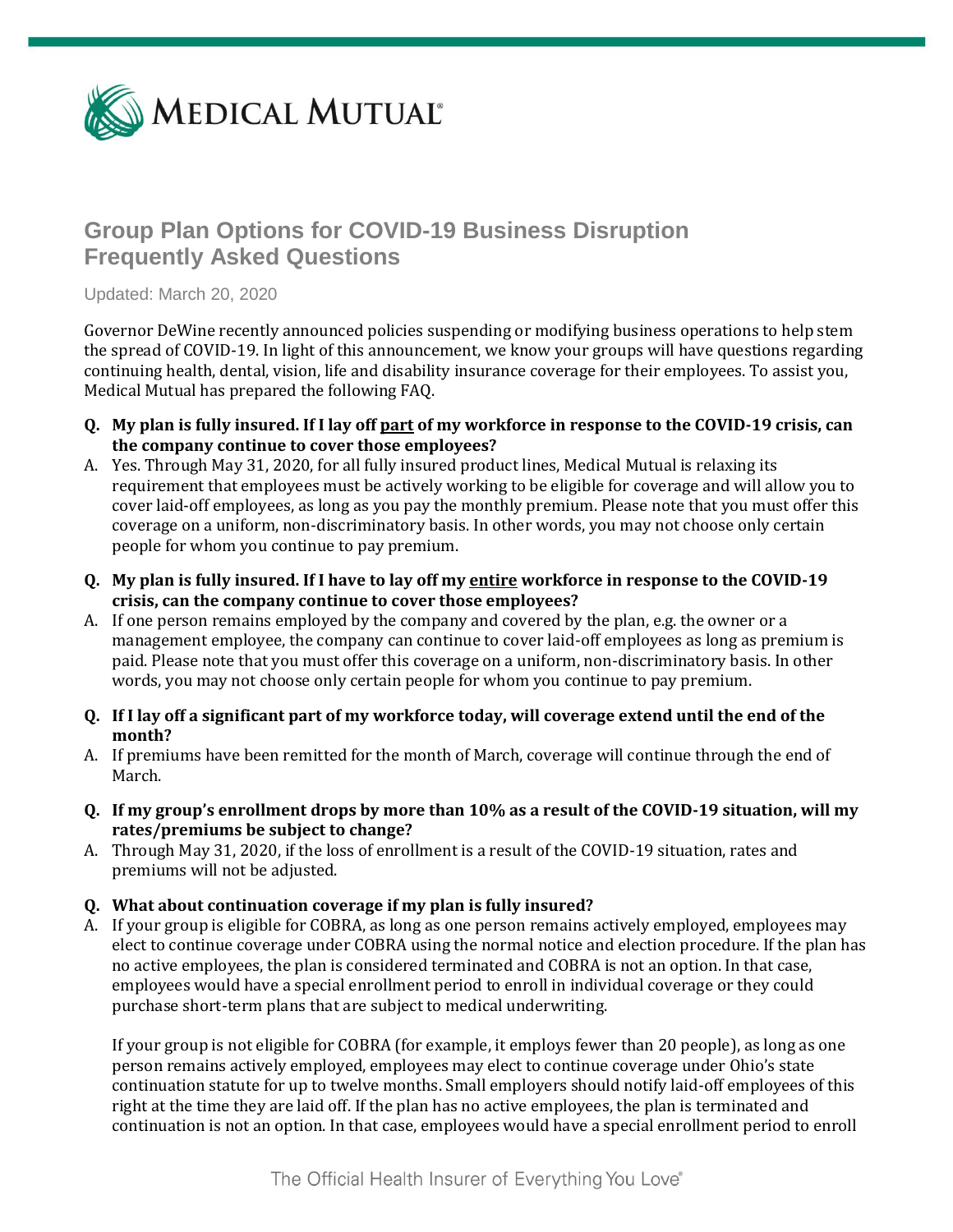in individual coverage or they could purchase short-term plans that are subject to medical underwriting.

- **Q. My plan is self-insured. If I lay off part of my workforce in response to the COVID-19 crisis, can the company continue to cover those employees?**
- A. Yes. If Medical Mutual is your stop loss carrier, as long as you continue to pay administrative fees and claims costs, along with your stop loss premium, you may continue to cover laid-off employees even though they are not actively at work. Please note that you must administer the plan on a uniform, nondiscriminatory basis. In other words, you may not choose only certain people for whom you continue to pay claims. If Medical Mutual is **not** your stop loss carrier, you should check with your stop loss carrier about covering laid-off employees who are not actively at work.
- **Q. My plan is self-insured. If I have to lay off my entire workforce in response to the COVID-19 crisis, can the company continue to cover those employees?**
- A. Yes, as long as one person remains actively employed by the group. If Medical Mutual is your stop loss carrier and you continue to pay administrative fees and claims costs along with your stop loss premium, you may continue to cover laid-off employees even though they are not actively at work. Please note that you must administer the plan on a uniform, non-discriminatory basis. In other words, you may not choose only certain people for whom you continue to pay claims. If Medical Mutual is **not** your stop loss carrier, you should check with your stop loss carrier about covering laid-off employees who are not actively at work.

## **Q. What about continuation coverage if my plan is self-insured?**

A. If your group is eligible for COBRA, as long as one person remains actively employed, employees may elect to continue coverage under COBRA under the normal notice and election procedure. If Medical Mutual is **not** your stop loss carrier, you should check with your stop loss carrier about any rules it may have regarding minimum enrollment of active employees for stop loss coverage.

If the plan has *no* active employees, the plan is terminated and COBRA is not an option. In that case, employees would have a special enrollment period to enroll in individual coverage or they can purchase short-term plans that are subject to medical underwriting.

- **Q. If I have to terminate coverage for my employees in the middle of a month, will I receive a refund of my premium for the rest of the month?**
- A. While your contract states that Medical Mutual will not refund a partial month's premium, given the gravity of the current situation, we will refund the proportional amount of premium should you terminate your coverage before the end of the month.
- Q**. My plan is self-insured with 100+ employees. If I have to lay off a significant portion of my workforce in response to the COVID-19 crisis, will I need to change to a fully insured arrangement?**
- A. No, as long as the layoffs are temporary in response to the COVID-19 crisis.

## **Q. Will renewal rate actions be delayed as a result of the COVID-19 situation?**

A. No. Medical Mutual is fully operational, so renewals will be released on a timely basis. However, payment plans are being offered to assist customers on an as-needed basis.

#### **Q. In light of the COVID-19 crisis, can I get a grace period extension on paying my premium?**

A. Yes. If you have a fully insured plan, you have the option of deferring premium payments, interest free, for up to 60 calendar days from the original premium due date.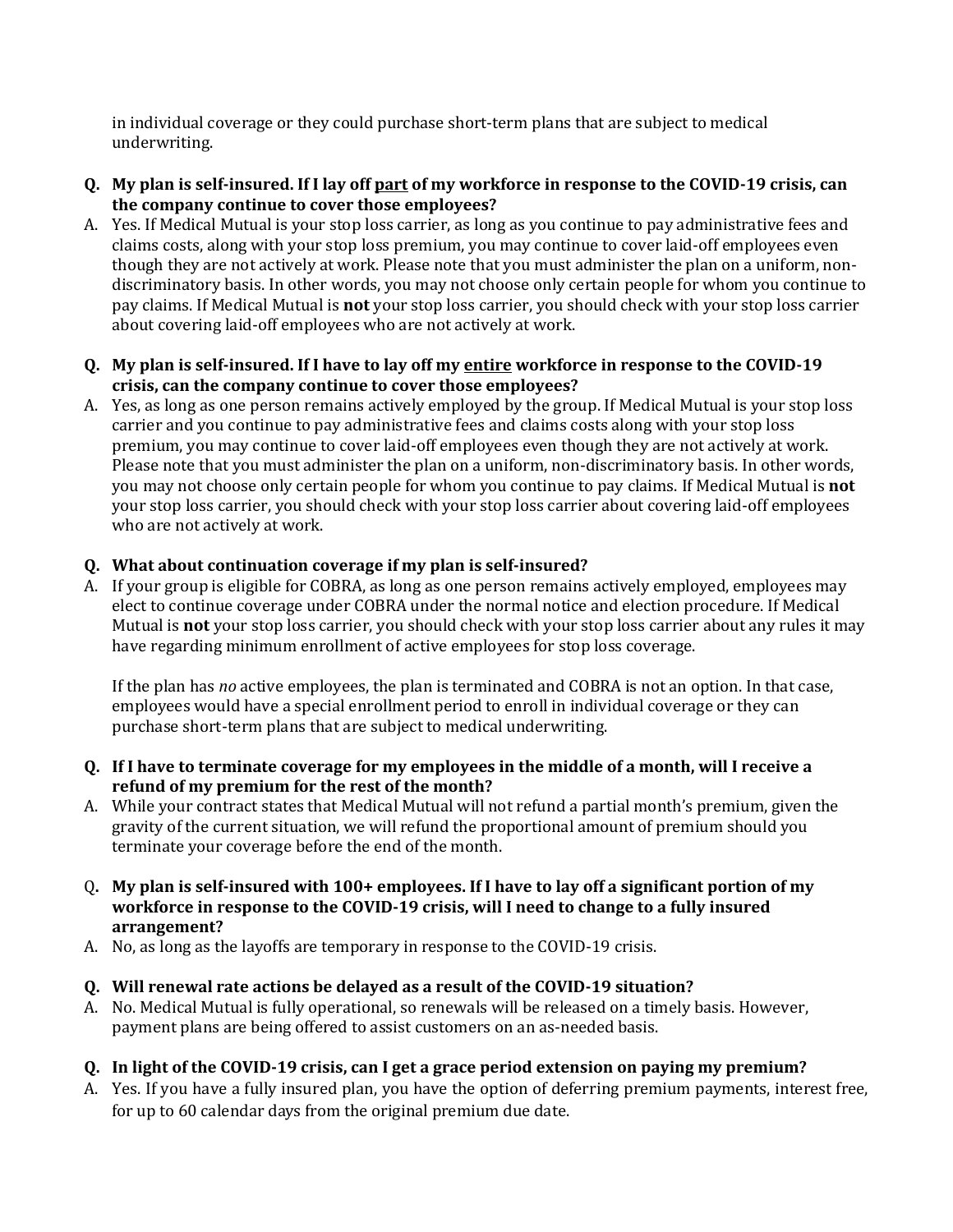#### **Q. Is Medical Mutual able to offer help to employees who are losing their health insurance coverage after being laid off?**

A: Medical Mutual can offer individual short-term and ACA-compliant health insurance plans to those who have been laid off. Interested individuals should contact 1-844-606-5393 to speak with an advisor who can assist. They can also visit MedMutual.com to apply directly.

### **Q: How soon will coverage be effective for those who enroll in an ACA-compliant plan?**

A: For plans sold on the federal exchange (the marketplace), government rules require coverage take effect the first of the next month. For off-exchange policies, Medical Mutual will waive the normal special enrollment period procedures and allow applicants to obtain coverage that is effective the day after the loss of their employment. Please note that premium subsidies may be available for plans purchased on the federal marketplace. Premium subsidies are not available for off-exchange plans.

## **Q How soon will coverage be effective for those who enroll in a short-term plan?**

- A: Short-term plans can be effective the day after application submission provided the applicant passes underwriting.
- **Q If the member has met or paid a portion of their deductible under their group coverage, will Medical Mutual apply a credit to their new individual plan deductible based on what they have already spent during the year?**
- A: Yes, but only if the member's previous coverage was under a Medical Mutual group plan. If the member had coverage under another carrier, they can still enroll in a Medical Mutual individual plan, but they will start their new plan with \$0 applied toward the deductible.
- **Q. Will employees who are laid off temporarily as a result of COVID-19 concerns be permitted to rejoin the plan without a waiting period when they return to work?**
- A. Yes. There will be no waiting period for current employees who are rehired by May 31, 2020. New hires are subject to any waiting period the plan requires.
- **Q. Is Medical Mutual able to offer help to employees who are losing their life insurance coverage after being laid off as a result of the COVID-19 situation?**
- A. Medical Mutual can offer conversion to all covered employees and dependents and portability to those with that feature. The conversion and portability forms are available from the employee's human resources department. A human resources representative must complete part of the form. Submission information is provided on the form. If employees have questions, they can contact us at 1-866-925- 2542, option 2. Employers can obtain the forms on [MedMutualLife.com,](https://www.medmutuallife.com/LifeEmployers/Forms.aspx) by emailing [policyadmin@medmutual.com,](mailto:policyadmin@medmutual.com) or by calling their Medical Mutual representative.
- **Q. How will employee-contributed or employee-pay-all specialty insurance be handled for employees who are laid off?**
- A: If the employer can remit premiums as noted, coverage will continue along the same parameters as the health coverage. COBRA provisions under ERISA apply to dental and vision coverage. Voluntary life coverage is subject to conversion and portability features.
- **Q. How will current short-term disability recipients be handled in the event that some or all of the group short-term disability coverage is terminated?**
- A: Anyone receiving benefits under a disability plan will continue to receive those benefits subject to the terms of the policy even if the plan's benefits are terminated. Anyone within the coverage elimination period will also be covered even if the plan's benefits are terminated. Should the elimination period warrant a disability benefit, disability benefits will be paid subject to the terms of the policy.